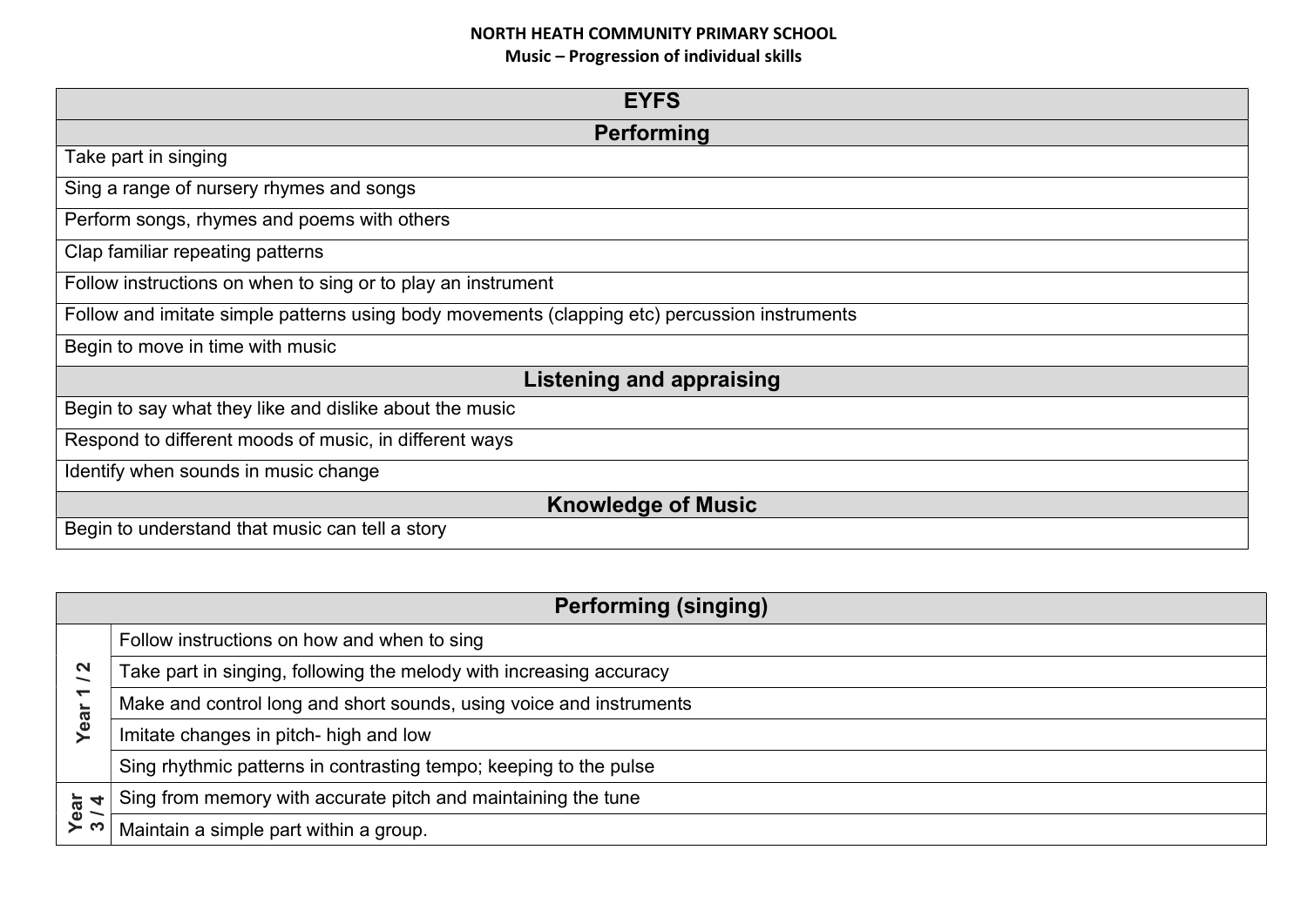|               | Sing in tune controlling breathing                                           |
|---------------|------------------------------------------------------------------------------|
|               | Perform with control of volume and an awareness of what others are singing   |
|               | Sing in unison maintaining the correct pitch and using increasing expression |
|               | Sing from memory with confidence showing control, phrasing and expression    |
| ဖ<br>ທ<br>ear | Perform solos or as part of an ensemble.                                     |
|               | Hold a part within a round                                                   |
|               | Sing a harmony part                                                          |
|               | Sustain a drone or a melodic ostinato to accompany singing                   |
|               | Perform with controlled and conscious breathing (voice)                      |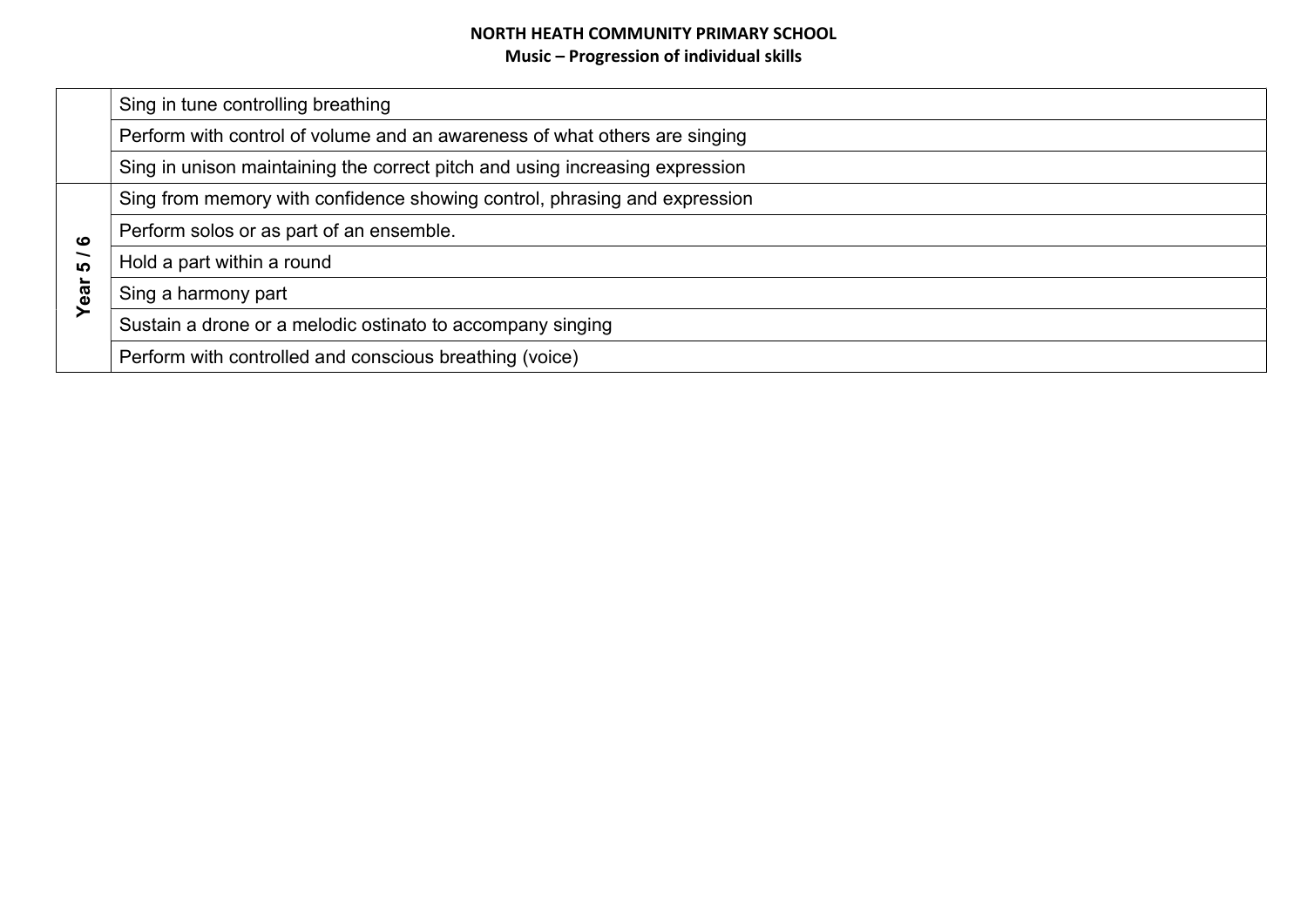# NORTH HEATH COMMUNITY PRIMARY SCHOOL Music – Progression of individual skills

| <b>Playing and performing (instruments)</b> |                                                                                                         |
|---------------------------------------------|---------------------------------------------------------------------------------------------------------|
|                                             | Experiment with different sounds using a range of instruments                                           |
| 1/2                                         | Follow instructions about when to play an instrument.                                                   |
| Year                                        | Begin to perform simple rhythmic patterns and accompaniments keeping a pulse                            |
|                                             | Perform with others                                                                                     |
|                                             | Make and control long and short sounds, using instruments                                               |
| 4                                           | Play notes on an instrument with care so that they are clear                                            |
| S                                           | Confidently perform simple patterns and accompaniments keeping a pulse                                  |
| Year                                        | Sustain a rhythm to accompany singing                                                                   |
|                                             | Recognise the symbols for a minim, crotchet and semibreve and say how many beats they represent         |
| ဖ                                           | Play from memory with awareness of others                                                               |
| <b>LO</b>                                   | Play and perform parts in a range of solo and ensemble contexts with increasing accuracy and expression |
| Year                                        | Read/work out notes on the musical stave                                                                |
|                                             | Play more complex instrumental parts                                                                    |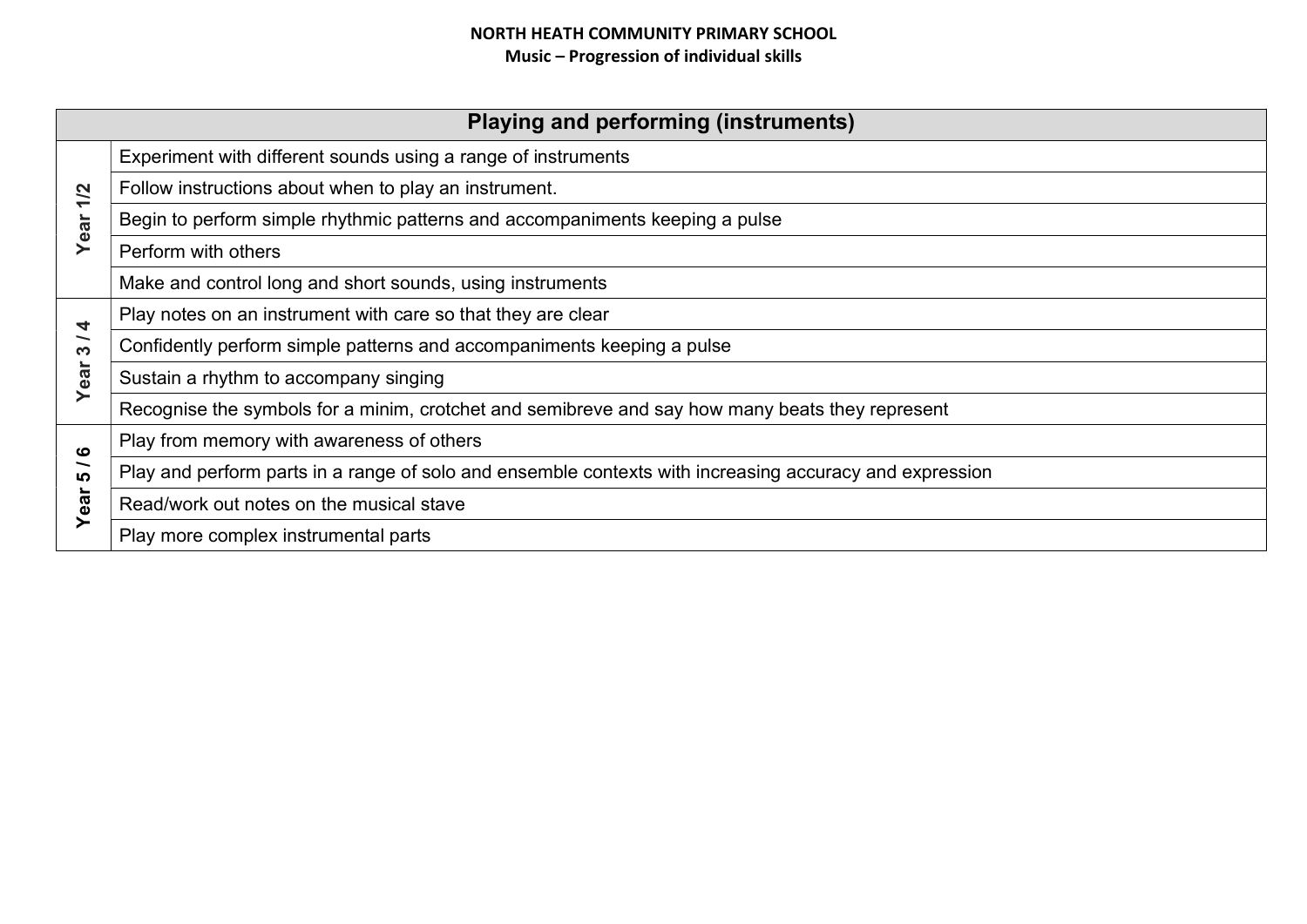| <b>Composing</b> |                                                                                     |
|------------------|-------------------------------------------------------------------------------------|
|                  | Create a sequence of long and short sounds                                          |
| 1/2              | Create a mixture of different sounds (long and short, loud and quiet, high and low) |
| Year             | Sequence sounds to create an overall effect                                         |
|                  | Order sounds to create a beginning, middle and end in a composition.                |
|                  | Use symbols, pictures or patterns to represent sounds                               |
|                  | Choose and order different sounds to create a specific mood or feeling              |
| 3/4              | Create repeated patterns with a range of instruments.                               |
| Year             | Create accompaniments for tunes                                                     |
|                  | Compose and perform melodic songs                                                   |
|                  | Use digital technologies to compose pieces of music                                 |
|                  | Create songs with verses and a chorus                                               |
| ဖ                | Combine a variety of musical devices, including melody, rhythm and chords.          |
| ∽<br><b>LO</b>   | Use digital technologies to compose, edit and refine pieces of music.               |
| Year             | Thoughtfully select elements for a piece in order to gain a defined effect.         |
|                  | Convey the relationship between the lyrics and the melody.                          |
|                  | Use drones and melodic ostinati (based on the pentatonic scale).                    |

| Listening and appraising |                                                                                      |  |
|--------------------------|--------------------------------------------------------------------------------------|--|
|                          | Say what they like/dislike about a piece of music                                    |  |
| $\overline{\mathbf{z}}$  | Respond to different moods in music, explaining how a piece of music makes them feel |  |
| ear                      | Clap the beat in different pieces of music                                           |  |
| ≻                        | Recognise the sounds of different instruments.                                       |  |
|                          | Listen to and copy short rhythmic and melodic patterns                               |  |